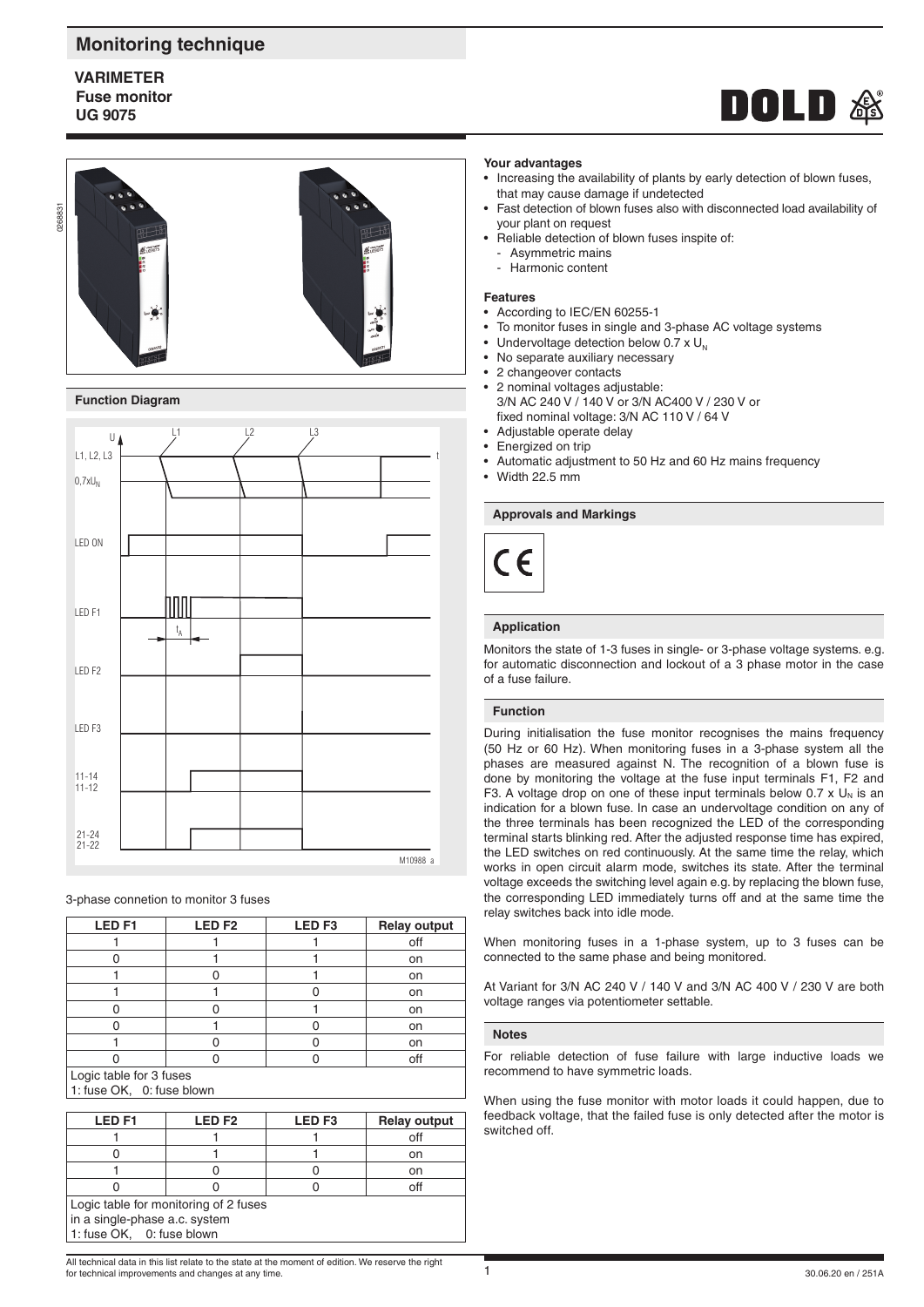| <b>Circuit Diagrams</b>                                                                                                                                               |                                                                                                                                                                             |                                      | <b>Technical Data</b>                                                                                                                                                     |                                                                                                                                                                                                                                        |                                                                                             |
|-----------------------------------------------------------------------------------------------------------------------------------------------------------------------|-----------------------------------------------------------------------------------------------------------------------------------------------------------------------------|--------------------------------------|---------------------------------------------------------------------------------------------------------------------------------------------------------------------------|----------------------------------------------------------------------------------------------------------------------------------------------------------------------------------------------------------------------------------------|---------------------------------------------------------------------------------------------|
| L <sub>3</sub><br>N                                                                                                                                                   |                                                                                                                                                                             |                                      | <b>General Data</b>                                                                                                                                                       |                                                                                                                                                                                                                                        |                                                                                             |
| L2<br>L1<br> L1  L2  L3<br> 11<br>12 14<br>I N                                                                                                                        | 21<br> 22 24                                                                                                                                                                |                                      | <b>Operating mode:</b><br><b>Temperature range</b><br>Operation:<br>Storage:<br><b>Relative air humidity:</b><br>Altitude:<br>Rated impulse voltage/<br>Pollution degree: | Continuous operation<br>$0  + 60 °C$<br>$-25+60 °C$<br>93 % at 40 °C<br>$< 2000 \text{ m}$<br>4 kV/2                                                                                                                                   | IEC 60664-1                                                                                 |
|                                                                                                                                                                       |                                                                                                                                                                             |                                      | <b>EMC</b>                                                                                                                                                                |                                                                                                                                                                                                                                        |                                                                                             |
| 12<br>11.<br>14<br>$21$ 22<br>24                                                                                                                                      | M10957                                                                                                                                                                      |                                      | Electrostatic discharge (ESD): 8 kV (Luftentladung) IEC/EN 61000-4-2<br>HF irradiation<br>80 MHz  2,7 GHz:<br>Fast transients:<br>Surge                                   | 10V/m<br>2 kV                                                                                                                                                                                                                          | IEC/EN 61000-4-3<br>IEC/EN 61000-4-4                                                        |
| <b>Connection Terminals</b>                                                                                                                                           |                                                                                                                                                                             |                                      | between                                                                                                                                                                   |                                                                                                                                                                                                                                        |                                                                                             |
| <b>Terminal designation</b><br>L1, L2, L3, N<br>11, 12, 14, 21, 22, 24                                                                                                | <b>Signal description</b><br>Connection for fuses<br>Blown fuse-indicatior relay<br>(2 changeover contacts)                                                                 |                                      | wires for power supply:<br>between wire and ground:<br>HF-wire bound:<br>Interference suppression:<br><b>Protection degree:</b><br>Enclosure:                             | 1 kV<br>2 kV<br>20 V<br>Limit value class B<br>IP 40                                                                                                                                                                                   | IEC/EN 61000-4-5<br>IEC/EN 61000-4-5<br>IEC/EN 61000-4-6<br>EN 55011<br><b>IEC/EN 60529</b> |
| <b>Indicators</b>                                                                                                                                                     |                                                                                                                                                                             |                                      | Terminals:<br>Enclosure:                                                                                                                                                  | IP 20<br>Thermoplastic with V0 behaviour                                                                                                                                                                                               | <b>IEC/EN 60529</b>                                                                         |
| Green LED "ON"                                                                                                                                                        | On, when supply connected                                                                                                                                                   |                                      | <b>Vibration resistance:</b>                                                                                                                                              | acc. to UL Subj. 94<br>Amplitude 0.35 mm,<br>Frequency 10  55 Hz IEC/EN 60068-2-6                                                                                                                                                      |                                                                                             |
| Red LED "F1, F2, F3"                                                                                                                                                  | Shows that the voltage is dropped under<br>0.7 $U_{N}$ after the fuse which indicates a<br>blown fuse                                                                       |                                      | <b>Climate resistance:</b><br><b>Terminal designation:</b><br>Wire connection:<br><b>Plugin with</b>                                                                      | 0/060/04<br>EN 50005                                                                                                                                                                                                                   | IEC/EN 60068-1<br>DIN 46228-1/-2/-3/-4                                                      |
| <b>Technical Data</b>                                                                                                                                                 |                                                                                                                                                                             |                                      | screw terminals (PS)<br>Max. cross section                                                                                                                                |                                                                                                                                                                                                                                        |                                                                                             |
| Input<br>Nominal voltage U <sub>N</sub> :<br>Voltage range:<br><b>Nominal frequency:</b><br><b>Nominal consumption:</b><br><b>Measuring circuit</b>                   | 3/N AC 240 V / 140 V<br>3/N AC 400 V / 230 V<br>3/N AC 110 V / 64 V<br>$0.71.1 U_{N}$<br>50 / 60 Hz<br>Approx. 2 W                                                          |                                      | for connection:<br>Insulation of wires<br>or sleeve length:<br>Wire fixing:<br><b>Fixing torque:</b><br><b>Mounting:</b><br>Weight:                                       | $1 \times 0.25$ 2,5 mm <sup>2</sup> solid or<br>stranded ferruled (isolated) or<br>2 x 0,25  1,0 mm <sup>2</sup> solid or<br>stranded ferruled (isolated)<br>7 mm<br>Captive slotted screw<br>$0,50,6$ Nm<br>DIN rail<br>Approx. 190 g |                                                                                             |
| Monitoring voltage U <sub>N</sub> :                                                                                                                                   | 3/N AC 240 V / 140 V<br>3/N AC 400 V / 230 V                                                                                                                                |                                      | <b>Dimensions</b>                                                                                                                                                         |                                                                                                                                                                                                                                        |                                                                                             |
| <b>Monitoring range:</b><br>Response value:<br>Hysteresis:<br><b>Number of monitored fuse:</b><br>On delay:<br>Release delay:<br><b>Accuracy:</b><br>Repeat accuracy: | 3/N AC 110 V / 64 V<br>$0.71.1 U_{N}$<br>$0.7 \times U_{N}$<br>10 $%$<br>13<br>Infinite adjustable<br>instantaneuos ( $<$ 200 ms), 2  25 s<br>Instantaneuos<br>± 3%<br>± 1% |                                      | Width x height x depth:                                                                                                                                                   | 22.5 x 109 x 120.3 mm                                                                                                                                                                                                                  |                                                                                             |
| Output                                                                                                                                                                |                                                                                                                                                                             |                                      |                                                                                                                                                                           |                                                                                                                                                                                                                                        |                                                                                             |
| <b>Contacts:</b><br><b>Contact material:</b><br><b>Measured nominal voltage:</b><br><b>Switching capacity</b><br>to AC 15                                             | 2 changeover contacts<br>AgNi<br>AC 250 V                                                                                                                                   |                                      |                                                                                                                                                                           |                                                                                                                                                                                                                                        |                                                                                             |
| NO and NC contact:                                                                                                                                                    | 3 A / AC 120 V<br>1.5 A / AC 240 V                                                                                                                                          | IEC/EN 60947-5-1<br>IEC/EN 60947-5-1 |                                                                                                                                                                           |                                                                                                                                                                                                                                        |                                                                                             |
| to DC 13<br>NO and NC contact:                                                                                                                                        | 0.22 A / DC 120 V<br>0.1 A / DC 250 V                                                                                                                                       | IEC/EN 60947-5-1<br>IEC/EN 60947-5-1 |                                                                                                                                                                           |                                                                                                                                                                                                                                        |                                                                                             |
| <b>Electrical life</b><br>to AC 1 at 8 A, AC 250 V:                                                                                                                   | $> 105$ switching cyles IEC/EN 60947-5-1                                                                                                                                    |                                      |                                                                                                                                                                           |                                                                                                                                                                                                                                        |                                                                                             |

2 30.06.20 en / 251A

**Shortcircuit protection**

**max. fuse:** 3 A gG / gL IEC/EN 60947-5-1

**Mechanical life:**  $> 3 \times 10^7$  switching cyles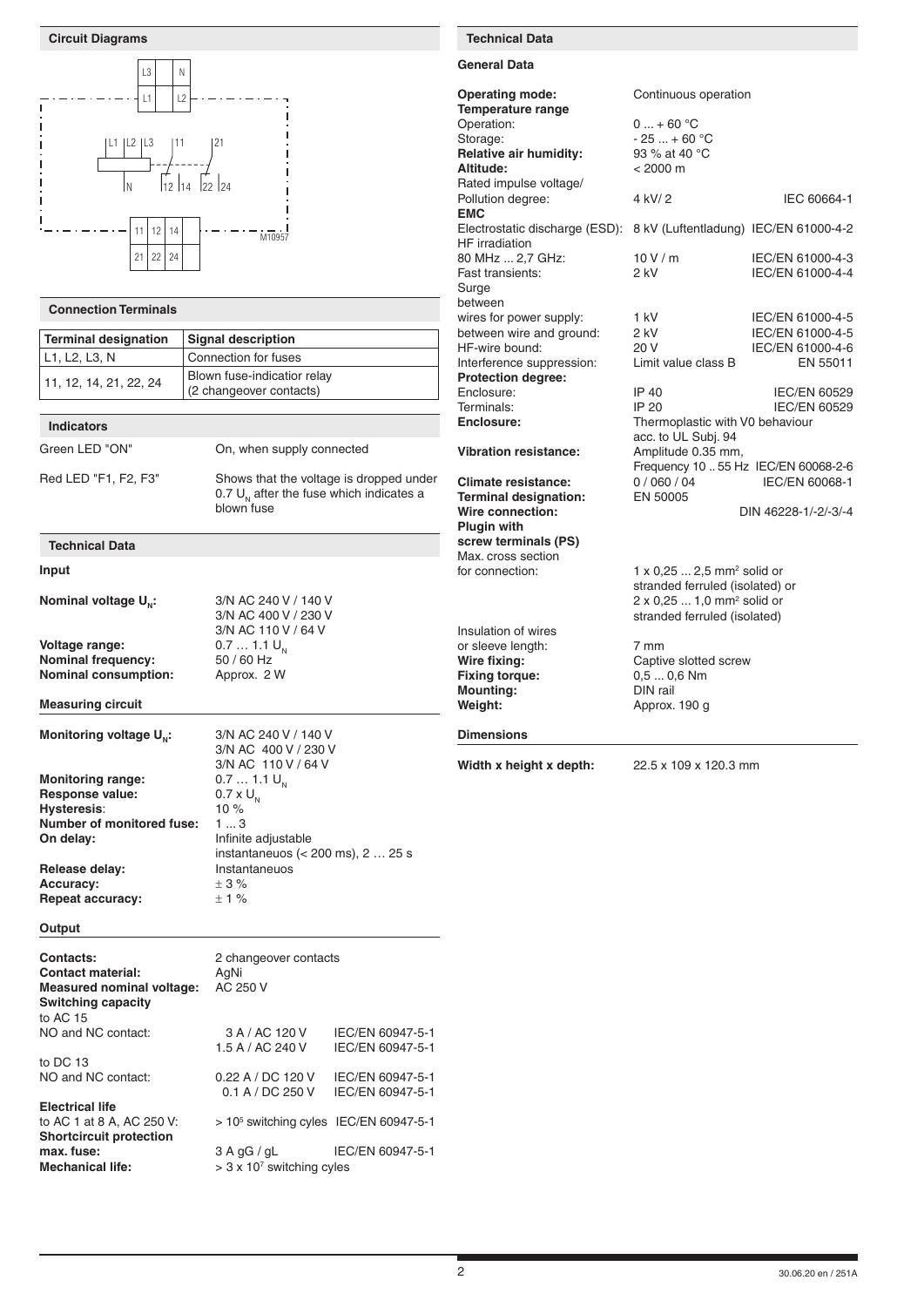# **Standard Types**

|                                                                                                        | UG 9075.12 PS 3/N AC 240 / 140 V + 3/N AC 400 / 230 V            |  |  |  |
|--------------------------------------------------------------------------------------------------------|------------------------------------------------------------------|--|--|--|
| Article number:                                                                                        | 0065531                                                          |  |  |  |
| • 2 nominal voltages adjustable:                                                                       |                                                                  |  |  |  |
| 3/N AC 240 / 140 V + 3/N AC 400 / 230 V                                                                |                                                                  |  |  |  |
| • Output:                                                                                              | 2 changeover contacts                                            |  |  |  |
| • Width:                                                                                               | 22,5 mm                                                          |  |  |  |
| UG 9075.12PS 3/N AC 110 / 64 V<br>Article number:<br>• fixed nominal voltage:<br>• Output:<br>• Width: | 0065532<br>3/N AC 110 / 64 V<br>2 changeover contacts<br>22,5 mm |  |  |  |
|                                                                                                        |                                                                  |  |  |  |

**Options with Pluggable Terminal Blocks**



Screw terminal (PS/plugin screw)







1-phase connection to monitor 2 fuses